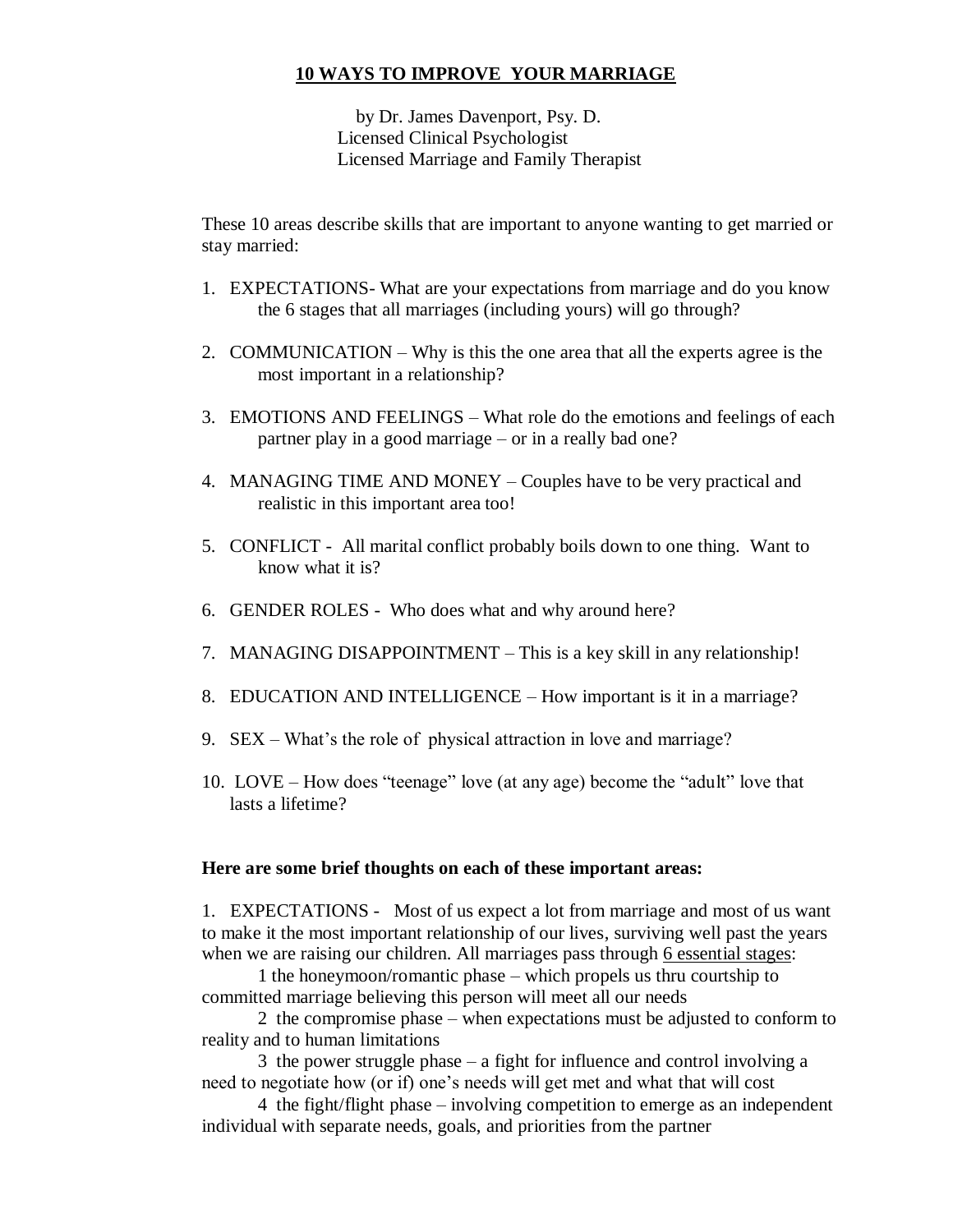5 the cooperation phase – when each partner successfully reconciles to the need to constructively build their own unique identity within a less than perfect union

6 the acceptance phase – where collaboration and partnership bring stability in which each partner is accepting of the other's unique personality and habits

2. COMMUNICATION - is the basis for all human relationships, in or out of marriage. And communication can be verbal, in which we use primarily words and language to express ourselves, or communication can be non-verbal, involving posture, attitude, body language, and behaviors. As a matter of fact, it is impossible **not** to communicate - because all behavior is a form of communication. As any married person knows, not talking says a lot!

3. EMOTIONS AND FEELINGS - It is most important that we choose how we want to feel regardless of our circumstances, rather than having our circumstances decide our feelings for us! Some feelings energize/ others paralyze- feelings such as fear, jealousy, or special entitlement can cripple a marriage. Most of what gets us in trouble in our marriage and even in life are strong feelings which are not influenced also by our calm, logical thinking. How you think

determines how you feel. So thinking negatively will get you to feel negatively.

In really bad marriages, or in the bad part of pretty good marriages, feelings that are selfish, irresponsible, unfair, immature, self-centered, etc are the ones that spoil the marriage. Therefore, again it is important for each partner to take responsibility for their own negative feelings – and the thinking behind those feelings- and not try to make their partner the responsible party. No one can make you feel a certain  $way$ that is your own doing. So learning to manage and be responsible for your own feelings of happiness is crucial to a happy marriage and to a happy life. Your happiness requires your effort!

4. MANAGING TIME AND MONEY - How you spend your time and money is where you really live everyday. It is your real life. Other than health, your time and your money are probably your most important priorities. So incompatibility with your spouse in this area can make day to day marriage a real drag. As marriage therapists, we often ask couples to describe what an ideal day, doing anything they want, would look like. This may also suggest what people would expect from their vacations too.

Conflicts about money can represent many other issues in the marriage, such as struggles over power and control, issues of trust, and feelings of being taken care of or of being cheated out of what is due us. In a 2 income couple, it is often recommended that each person have their own personal checking account for their own direct personal expenses, plus each contribute to a  $3<sup>rd</sup>$  joint checking and perhaps savings account for common expenses such as rent or mortgage payments, utilities, household expenses, etc.

5. CONFLICT - All marital conflict is about one essential issue: the insecurity that any of us feel when our personal version of reality is not acknowledged by our partner. This drives some people nuts trying to convince the other person that they are wrong and we ourselves are entirely right. That there is only one way to see a situation, that our view of the world is correct, that our conclusions are the ones that count!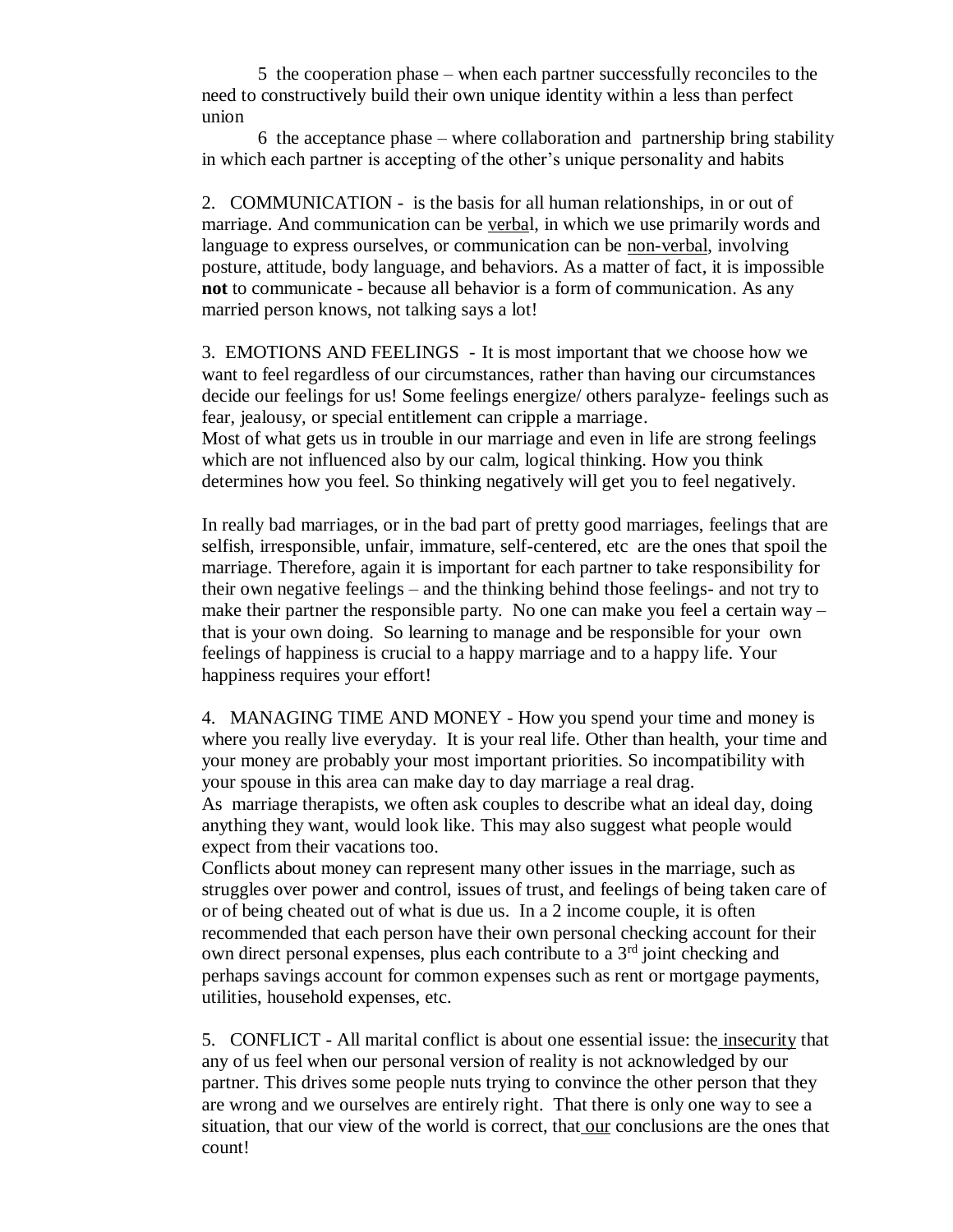Although insecurity about not being understood, cared for, or agreed with is the essential cause of relationship conflict, the conflicts themselves can actually have many perhaps overlooked uses or "benefits" for a couple that assure that the conflicts are likely to perniciously persist:

-uses or purposes for conflict can include-

- 1 using conflict to gain control of the relationship
- 2 to establish emotional distance from the partner
- 3 to feel emotionally stimulated thru conflict
- 4 to fight for independence
- 5 to preempt the other person from hurting us

6. GENDER ROLES - There are usually 2 mandatory tasks that must be accomplished in a marriage with children: (1) 24 hour child care responsibility for the family vs (2) 24 hour financial protection of the family. Who is going to be expected to take primary responsibility for each of these 2 areas of family life? Conflicts over household duties are often the most contentious of issues, and can be the source for many hurt feelings and simmering resentments. But these roles can be negotiated to better reflect modern marriage expectations.

7. MANAGING DISAPPOINTMENT - Realistically expecting and managing disappointments is a crucial skill in marriage and in life. No one's life is an uninterrupted series of successes, and no one's marriage is either. Being disappointed in your spouse does not give you the right to be hateful to them. To manage disappointment requires us first to evaluate realistically just what is  $-$  and is not  $-$  at stake in the situation.

An example: A husband forgets his wife's birthday! Now what exactly does this mean? Obviously this is not a good thing and almost anyone would be hurt by this kind of apparent oversight. So what is our explanation to our selves or our interpretation of what this means?

If we say this is awful and obviously my husband does not love me , then we're going to be pretty emotionally upset and we're going to try to get our partner to be upset too – at himself. If, however, we remember that he has never forgotten before, or that he has had a lot on his mind lately, or that he forgets other important events and that this is probably not intentional, we may still be justifiably concerned – but we don't have to be quite so hurt or try to hurt back with anger or try to invoke guilt. Overall, what we say to ourselves about any negative event is far more important than the event itself.

8. EDUCATION AND INTELLIGENCE - People tend to marry other people with a similar educational level. This is fortunate because a compatibility of intellectual interest or ability is very supportive of a satisfactory marriage- it gives you someone to talk to and someone you will probably feel is worth listening to, at least most of the time.

Many people may not have the advantage of an advanced education, but if both members of a couple share a common interest or curiosity about the world around them, they will enjoy this part of their life together too. The only meaningful difference between people is their ability to learn. If you and your mate are similar in this area, you'll have a lot more to talk about with enjoyment – and that strengthens a marriage.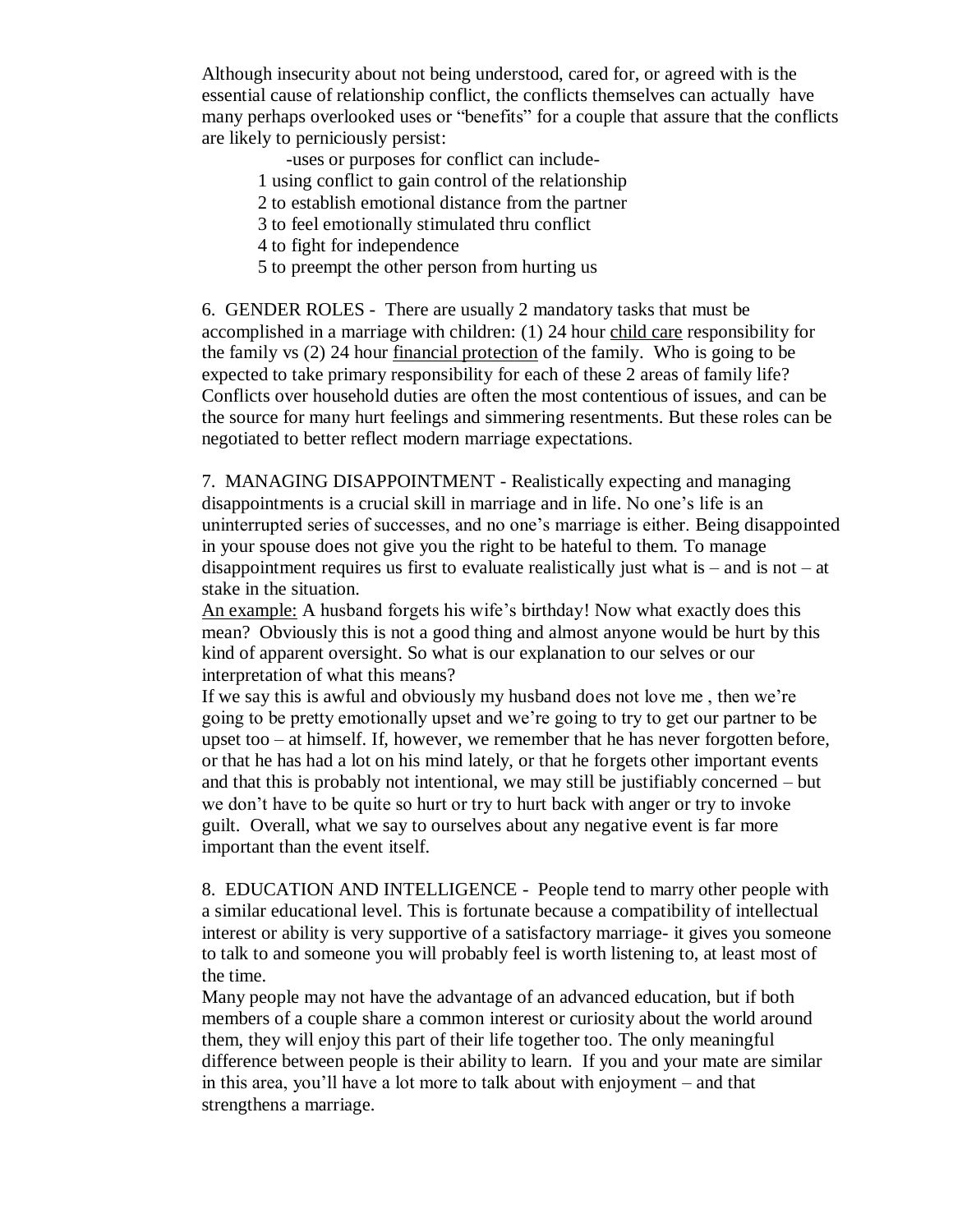9. SEX - Physical or sexual attraction is the "chemistry" or excitement that people feel for one another at the beginning, as they get to know one another. It can make any of us a little crazy or intoxicated with love . This temporary romantic insanity has a cure, however: it's called marriage.

The role of physical attraction is essential in getting a relationship started, and it often remains more important to men than to women later on in a relationship. Women tolerate or overlook physical changes or flaws in their partner much more than men are likely to do. Not that married people cannot enjoy a real romantic and sexually exciting relationship – especially in bed. But over time some of that sexual energy and pre-occupation has to be channeled into everyday life in order to build a life and perhaps, a family.

In marriage, there is a need for 2 different kinds of sex . One is the "romantic " kind of sex that involves plenty of relaxed time, plenty of ambiance such as quiet music, the bubblebath, soft lights, etc.

The other is "recreational sex", when there may not be a lot of time for preparation or only one partner has a strong interest. A good marriage needs a balance of both kinds of sex and not too much of only one kind.

Also, there are some common myths about sexuality that are gender specific: **Men** tend to think that daily stresses or being tired will not diminish a wife's interest in sex, when in fact it often does. Also, men tend to believe that sex can be used to settle or end a conflict, whereas women prefer to settle the conflict first – then perhaps have sex. Lastly, men tend to underestimate the value of romance and physical foreplay for women because it is not a necessary priority for men, sexually.

**Women** have a mistaken belief that if a man loves a women he will want to be with her and talk with her all the time and will need to share his innermost feelings with her. However, most men are not like that – but that has nothing to do with how much he loves her. Also, many women assume that if a man loves her he will already know what she wants sexually without being told, whereas men actually appreciate a wife's suggestions and interest in specific sexual activities that she is willing to request or instruct him in.

Overall, in the area of sexuality in your marriage you will not go wrong if you remember the following rule:

A man must make love in order to be in love

And a woman must be in love in order to make love.

10. LOVE - Love is such an immense subject, but there are a few simple observations that might help all of us to improve our marriage and our understanding of life itself.

First, love is not a feeling, it is a behavior! Love means having the benefit or welfare of the other person always in mind. When we first say we are in love, what we often really mean is that we need the other person for our own welfare or for our own feeling of wellbeing. Only later as love matures do we realize that real love is putting our own needs aside some of the time in order to do what is best for the other person.

This is not only the right way to love, but it has a practical value too because if we are in a significant relationship with someone else who is not happy or is not at their best, their dissatisfaction will have an effect on us too. We cannot be happy if our partner is not reasonably happy too. That's the nature of a loving relationship; each partner is affected by the well-being of the other.